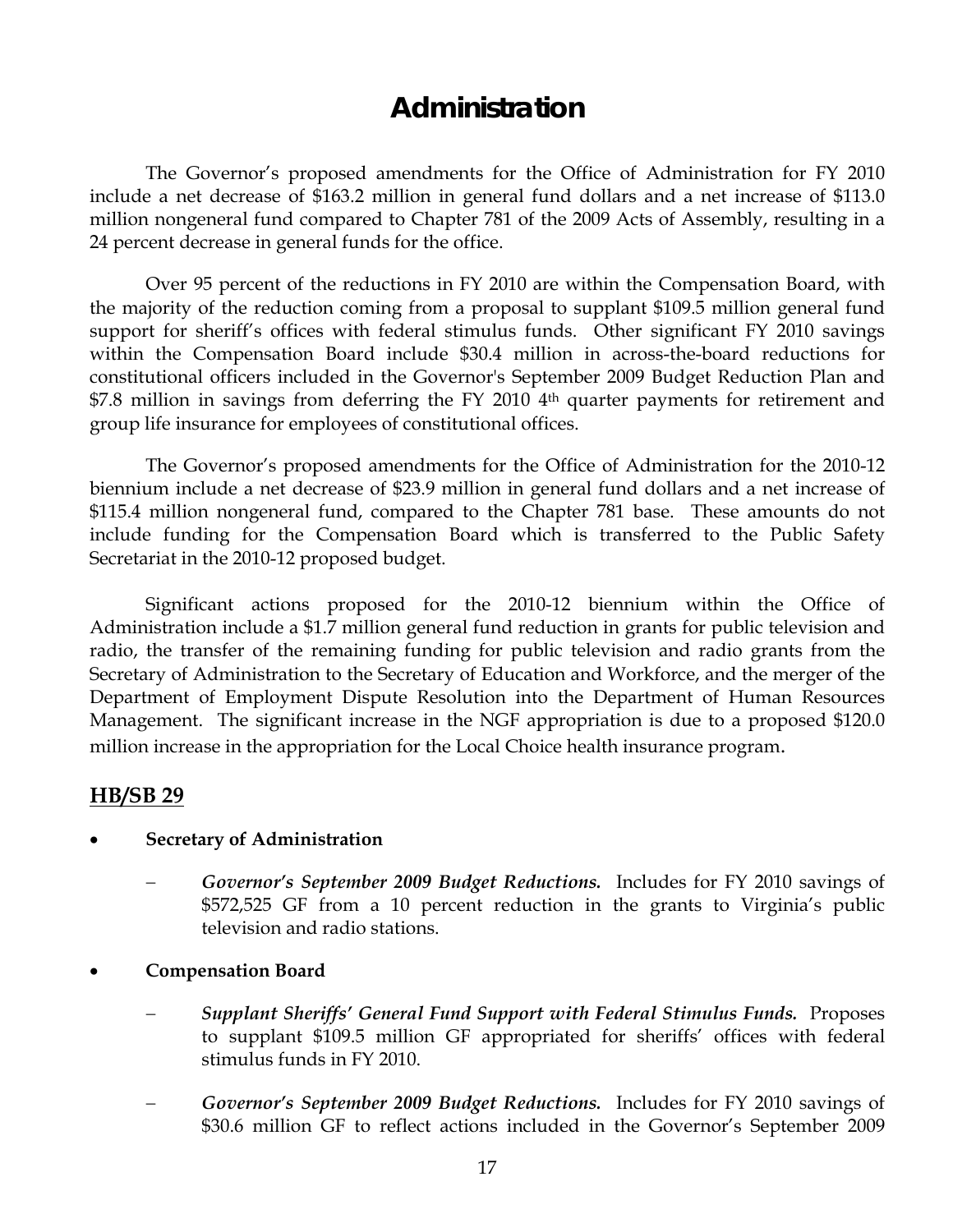budget reduction plan. The bulk of this savings, \$30.4 million GF, is from acrossthe-board reductions of 5 percent for the Sheriffs and Commonwealth Attorneys and 15 percent for all other offices. In addition, the September budget reduction plan assumed one-time revenues of \$7.0 million from transferring funds in the circuit court clerks Technology Trust Fund and establishing a line of credit for the fund.

- − *Reduce State Support for Retirement and Group Life Insurance.* Assumes savings of \$7.8 million GF in FY 2010 from eliminating the funding for the  $4<sup>th</sup>$  quarter payments for retirement and group life insurance for employees in the constitutional offices. This proposal is consistent with the proposal included in the September 2009 budget reduction plan to suspend the 4th quarter payments to the Virginia Retirement System for these benefits on behalf of state employees.
- *Reduce Funding for Jail Per Diem Payments.* Reduces the budget by \$3.6 million GF in FY 2010 and includes language decreasing the jail per diem payments effective March 1, 2010. Proposes to decrease the per diem payments for local responsible inmates from \$8 to \$4 per day and for state responsible inmates from \$14 to \$12 per day.
- − *Adjust Funding Due to Delays in Opening New Jails.* Reflects \$2.4 million in GF saving in FY 2010 from additional delays in opening new jail beds at the Riverside Regional and Loudon County jails.
- − *Eliminate One Day of State Funding for State Supported Local Employees.*  Includes savings of \$1.9 million GF from eliminating funding for one day of salary for state supported local employees that are funded through the Compensation Board. This amendment treats state supported local employees in a manner consistent with the one-day furlough proposed for state employees in the September 2009 budget reduction plan.
- − *Supplant General Fund Support for Dispatchers with E-911 Funding.* Supplants \$2.0 million GF in funding for local law enforcement dispatchers with \$2.0 million in E-911 funds. A companion amendment reverses a proposal included in the September budget reductions to supplant \$2.0 million GF support for the Statewide Agencies Radio System (STARS) project with \$2.0 in E-911 funds.
- *Transfer Surplus Technology Trust Fund Balance.* Reflects the transfer of an additional \$2.0 million from the circuit court clerks Technology Trust Fund. This is in addition to the \$7.0 million transfer assumed in the September 2009 budget reduction plan.
- − *Adjust Revenue Estimate for Excess Court Fees.* Assumes an additional \$1.6 million in revenue will be captured from the state share of excess court fees collected by circuit court clerks.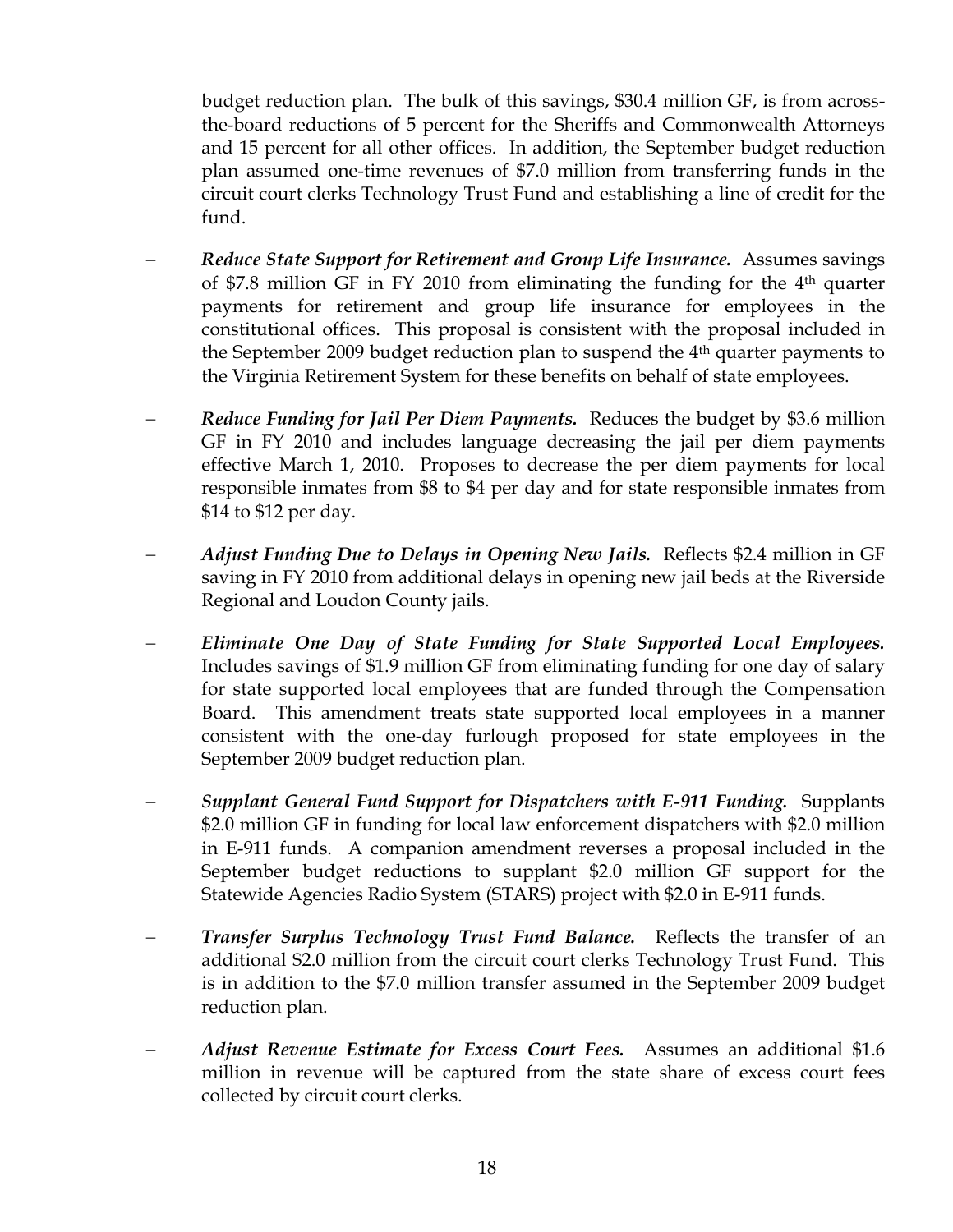## • **Department of Employment Dispute Resolution**

- − *Governor's September 2009 Budget Reductions.* Includes savings of \$137,293 GF in FY 2010 to reflect actions taken as part of the September 2009 budget reductions.
- − *Reduce Discretionary Expenses and Grievance Services.* Assumes savings of \$27,681 GF from a reduction in the hours for part time employees who process grievances and a reduction in expenditures for continuing education for employees.

#### • **Department of General Services**

- − *Governor's September 2009 Budget Reductions.* Includes savings of \$2.6 million GF in FY 2010 to reflect actions taken as part of the September 2009 budget reductions. These actions include a reduction of 8 FTEs with 6 potential layoffs.
- − *Supplant General Fund Support for Cost Reviewer Position.* Assumes a savings of \$80,000 GF from a proposal to charge agencies for work performed by one capital outlay cost reviewer. The \$80,000 represents savings for half a year.

#### • **Department of Human Resources Management**

− *Governor's September 2009 Budget Reductions.* Includes savings of \$511,053 GF in FY 2010 to reflect actions taken as part of the September 2009 budget reductions. In addition, the plan assumes \$63,095 in revenue transfers from the Training and Forms Recovery Fund. Actions within the agency include a reduction of 6 FTEs with 5 potential layoffs.

## • **Human Rights Council**

- − *Governor's September 2009 Budget Reductions.* Includes savings of \$10,705 GF in FY 2010 to reflect actions taken as part of the September 2009 budget reductions.
- Funding for Unanticipated Cost Increases. Provides \$37,328 GF to cover cost overruns at the Human Rights Council.

## • **Department of Minority Business Enterprise**

− *Reversion of General Fund Balances.* Assumes the reversion of \$191,820 in general fund balances from the Department of Minority Business Enterprise. This amount includes a reversion of \$95,910 in general fund balances that was assumed as part of the September budget reduction plan.

#### • **State Board of Elections**

− *Governor's September 2009 Budget Reductions.* Includes savings of \$1.1 million GF in FY 2010 to reflect actions taken as part of the September 2009 budget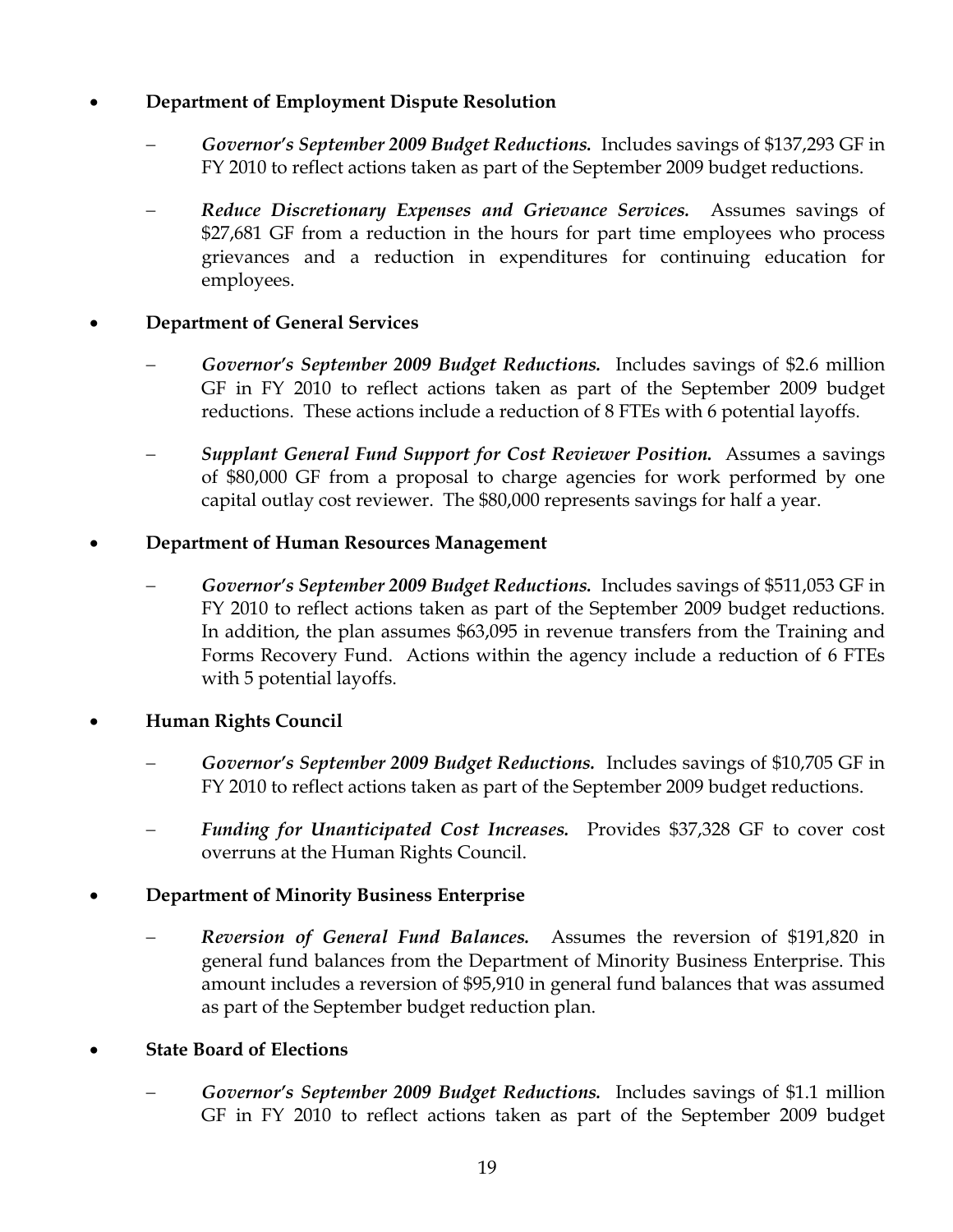reductions. The majority of the savings, \$739,267 GF, is realized through a 10 percent reduction in payments to localities for general registrars and electoral board members salaries and travel expenses.

## **HB/SB 30**

- **Secretary of Administration** 
	- − *Reduce Funding for Grants to Public Broadcasting.* Proposes a reduction of 15 percent, \$858,101 in both FY 2011 and 2012, in the grants to public television and radio stations.
	- − *Transfer Funding for Public Broadcasting Grants to the Secretary of Education and Workforce.* Proposes to transfer the remaining funding for grants to Virginia's public television and radio stations, \$4.9 million general funds in both FY 2011 and 2012, from the Secretary of Administration to the Secretary of Education and Workforce.
	- − *Distribute October 2008 Budget Reductions.* Reduces funding by \$155,838 GF each year of the 2010-12 biennium and 1 position to distribute reductions to the Governor's Office in Item 54.04 of Chapter 781.
	- − *Consolidate Support Staff in the Cabinet.* Reduces funding by \$73,558 GF over the 2010-12 biennium from eliminating a support staff position.
- **Compensation Board** 
	- − *Transfer the Compensation Board from the Office of Administration to the Public Safety Secretariat.* Proposes to transfer the Compensation Board from the Office of Administration to the Public Safety Secretariat.
- **Department of Employment Dispute Resolution**
	- − *Merge the Department of Employment Dispute Resolution Into the Department of Human Resources Management***.** Transfers all of the funding and staffing for the Department of Employment Dispute Resolution into the Department of Human Resources Management**.** The budget does assume a savings of \$85,222 GF each year of the biennium as a result of the transfer in addition to the continuation of the \$164,974 in savings assumed for the Department of Employment Dispute Resolution for FY 2010 in HB/SB 29.
- **Department of General Services**
	- *Transfer Funding for Personal Services from Capital Budget.* Increases the Departments' operating budget by \$300,000 GF each year for professional architectural and engineering staff. Funding for these positions is currently in the section reserved for statewide capital projects.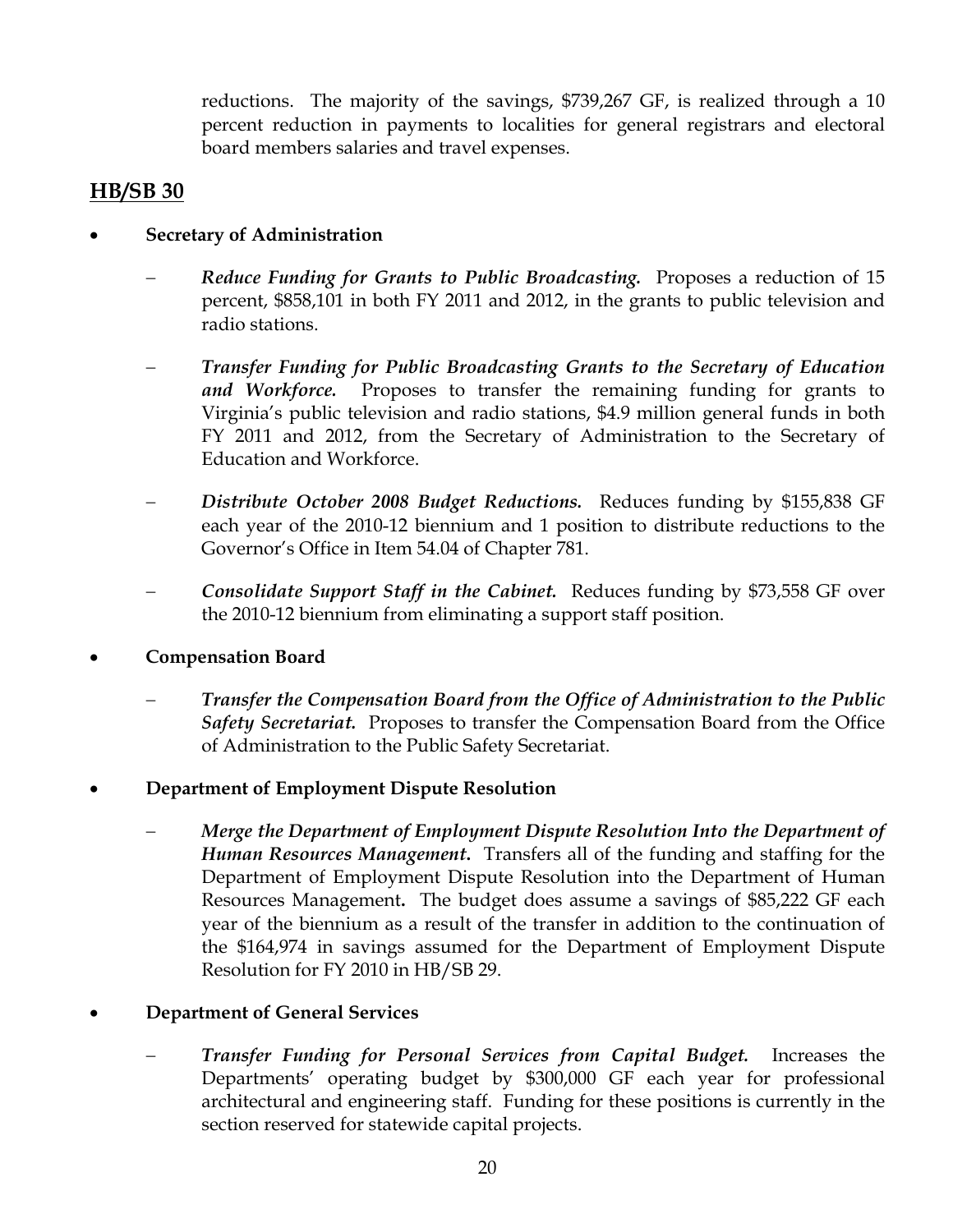- − *Transfer Funding for Administrative Lease Fees to Agencies.* Provides for the transfer of \$828,142 GF each year of the biennium from the Department of General Services to other agencies to cover the cost of fees charged for central lease administration.
- − *Distribute Central Appropriations Reductions to Agency*. Reflects a technical adjustment transferring GF savings of \$598,106 in FY 2011 and FY 2012 from changes to benefit contribution rates and other centrally funded items.
- *Improve Efficiencies in Director's Office*. Assumes savings of \$575,417 GF in FY 2011 and FY 2012 from increased efficiencies in the Director's office. Included in the savings estimate is the assumption that GF support for one graphics position will be supplanted with funds from agencies who utilize the position's services.
- − *Supplant General Fund Support for Personnel Costs with Other Sources.*  Assumes savings of \$1.0 million GF in each year of the 2010-12 biennium from the supplanting of GF personnel costs with other revenue sources. Annual savings include \$495,000 from funding purchase and supply bid tabulations positions with purchase and supply funds, \$385,000 from funding purchase and supply account positions with nongeneral funds, and \$160,000 from funding one capital outlay cost reviewer from the appropriations of capital projects which the position supports.
- − *Eliminate Certain Laboratory Services.* Proposes savings of \$174,000 GF in each year from eliminating refugee health screenings and milk and dairy tests that are currently performed at the DGS lab. This proposal eliminates 2 positions.
- − *Eliminate Funding for Vacant Cost Estimator Position.* Includes savings of \$140,000 GF in each year by eliminating funding for a vacant cost estimator position.
- *Improve Efficiency in Lab Courier Services.* Assumes savings of \$120,000 GF in each year from renegotiating vendor and services by vendors to improve efficiencies.
- *Reduce Funding for FICAS system.* Proposes a reduction of \$50,000 GF in each year for the Facility Inventory Condition and Assessment System.

#### • **Department of Human Resources Management**

− *Merge the Department of Employment Dispute Resolution into the Department of Human Resources Management***.** Transfers all of the funding and staffing for the Department of Employment Dispute Resolution into the Department of Human Resources Management**.** The budget assumes savings of \$85,222 GF each year of the biennium as a result of the transfer in addition to the continuation of the \$164,974 in savings assumed for the Department of Employment Dispute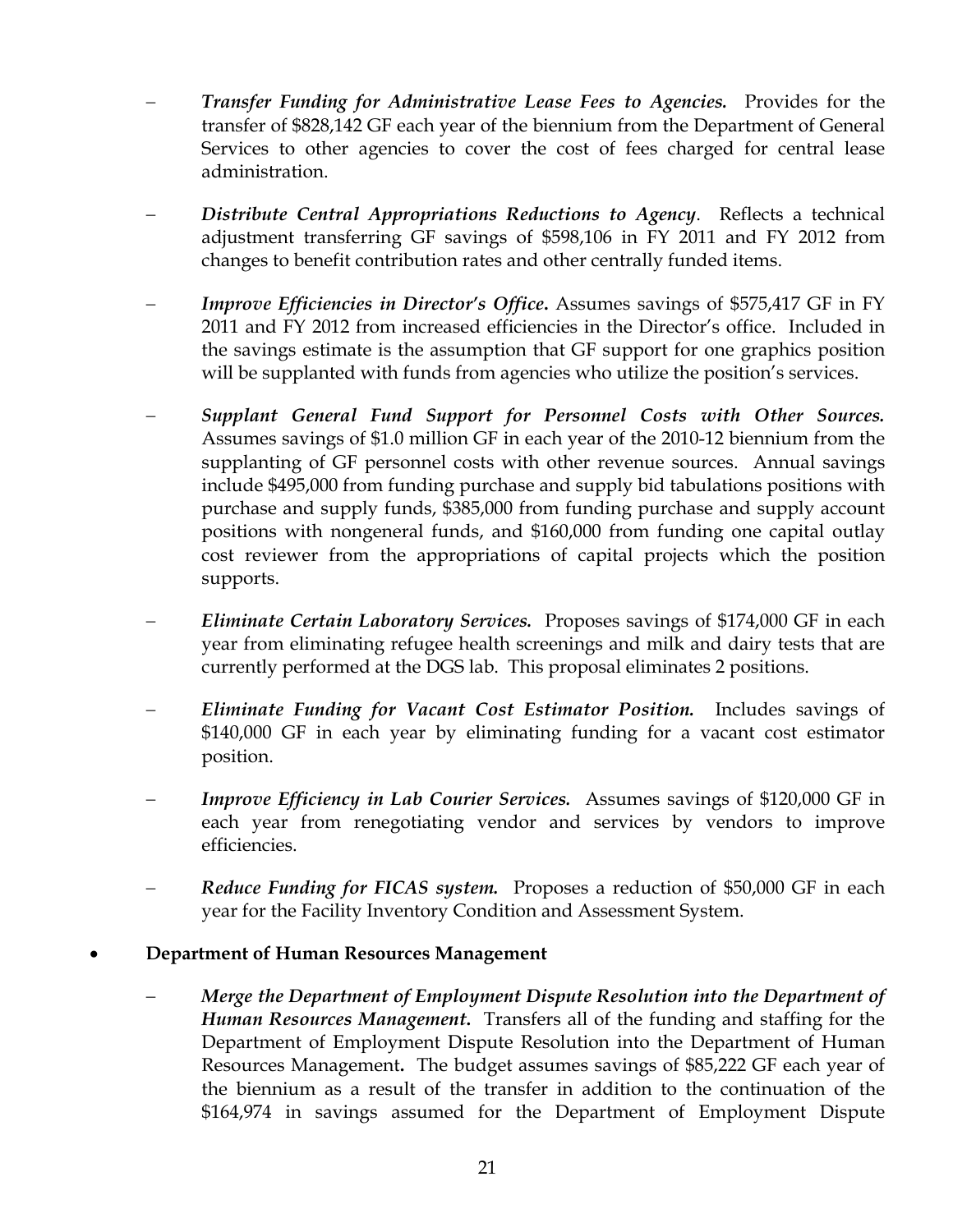Resolution for FY 2010 in HB/SB 29. The proposal transfers \$692,939 GF and 16 positions each year to the Department of Human Resources Management for the transfer.

- − *Continue Strategies Included in Governor's September 2009 Budget Reductions.* Assumes savings of \$594,864 GF in FY 2011 and 2012 from the continuation of the savings strategies proposed in the September 2009 plan. The FY 2011 and 2012 savings amounts are higher than the FY 2010 amount of \$511,053, because they realize a full year of savings from the elimination of statewide training offices.
- − *Distribute Central Appropriations Reductions to Agency*. Reflects a technical adjustment transferring GF savings of \$132,043 in each year from changes to benefit contribution rates and other centrally funded items.
- *Increase the Nongeneral Fund Appropriation for the Local Choice Health Insurance Program.* Proposes a \$60.0 million increase in the NGF appropriation for the Local Choice health insurance program to reflect changes in cost and participation in the program in each year.

#### • **Human Rights Council**

- − *Governor's September 2009 Budget Reductions.* Assumes savings of \$10,705 GF in FY 2011 and 2012 that was originally included as part of the September 2009 budget reductions.
- − *Capture Portion of Savings from Eliminating Chief Deputy Position.* Assumes savings of \$13,787 GF in FY 2011 and FY 2012 from the elimination of the chief deputy position at the council effective January 16, 2009. The budget assumes a portion of the savings related to eliminating the chief deputy will be redirected to cover increased operating costs and hire one wage position.
- Distribute Central Appropriations Reductions to Agency. Reflects technical adjustment transferring GF savings of \$8,365 in FY 2011 and FY 2012 from changes to benefit contribution rates and other centrally funded items.

#### • **Department of Minority Business Enterprise**

- − *Eliminate Funding for Certification Support Staff.* Proposes savings of \$63,490 GF in FY 2012 from the elimination of a wage position within the certification unit.
- Distribute Central Appropriations Reductions to Agency. Reflects a technical adjustment transferring GF savings of \$19,716 in FY 2011 and FY 2012 from changes to benefit contribution rates and other centrally funded items.
- − *Reduced Administrative Expenses.* Includes savings of \$31,970 GF in FY 2011 and FY 2012 from reducing expenditures for travel through the increased use of teleconferencing.